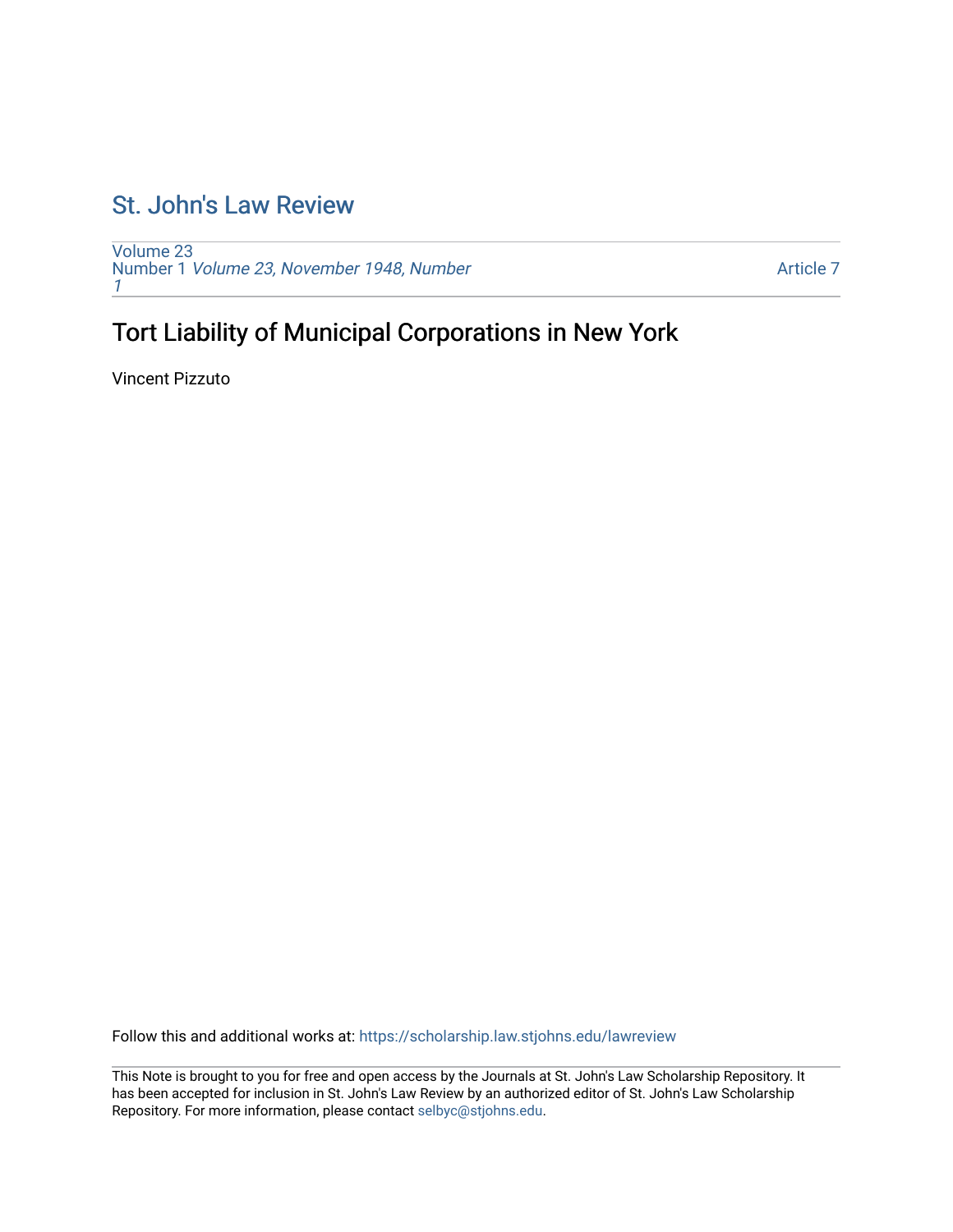is held in the majority of jurisdictions, it at the same time realizes that the tenancy ends without notice each year, and is renewed by a further holdover.

#### *Conclusion*

Therefore, assuming our observations are correct, we find that if once again there is a prevalence of void parol leases, springing out of the development of adequate housing facilities and commercial buildings, or resulting from some other basis, six months' notice will be required to determine the year to year tenancy arising from entry into possession under the void parol lease. When, however, there is a holdover beyond the time provided for **by** the lease, the rule in the *Adams* case will be applicable and no notice will be required to terminate. At the present time, it is an open question as to whether or not this is the correct rule. The doubt results from what appears to have been an improper interpretation of the *Adams* case, and it is hoped that in the near future, this question will be resolved **by** a decision of our Court of Appeals, or an act of the Legislature.

WILLIAm H. **CANNON.**

### TORT LIABILITY **OF** MUNICIPAL CoRPORATIONs IN NEW YORK

**I**

Until rather recently, this note might very appropriately have been entitled "Tort Immunity . . ." rather than "Tort Liability . . . for municipal immunity was the general rule and not the exception until 1945. In that year, as a result of *Bernardine v. City of New York <sup>1</sup>*and other cases to be considered, the common law tort immunity of municipal corporations was finally abrogated. This immunity, derived from the state, was extended to a municipality in 1798 in *Russell v. Men of Devon.2* At that time the idea of the municipal corporate entity was still in a nebulous state and the action was in effect against the population as a whole. The basis for the decision was lack of precedent, fear of an infinity of actions and the absence of corporate funds out of which satisfaction could be had. Later decisions involved the additional explanations that the municipality derives no profit from the exercise of governmental functions,

<sup>1294</sup>*N.* Y. 361, *62 N.* **E. 2d** 604 (1945). <sup>2</sup>2 T. R. 667, **100** Eng. Rep. **359** (1798).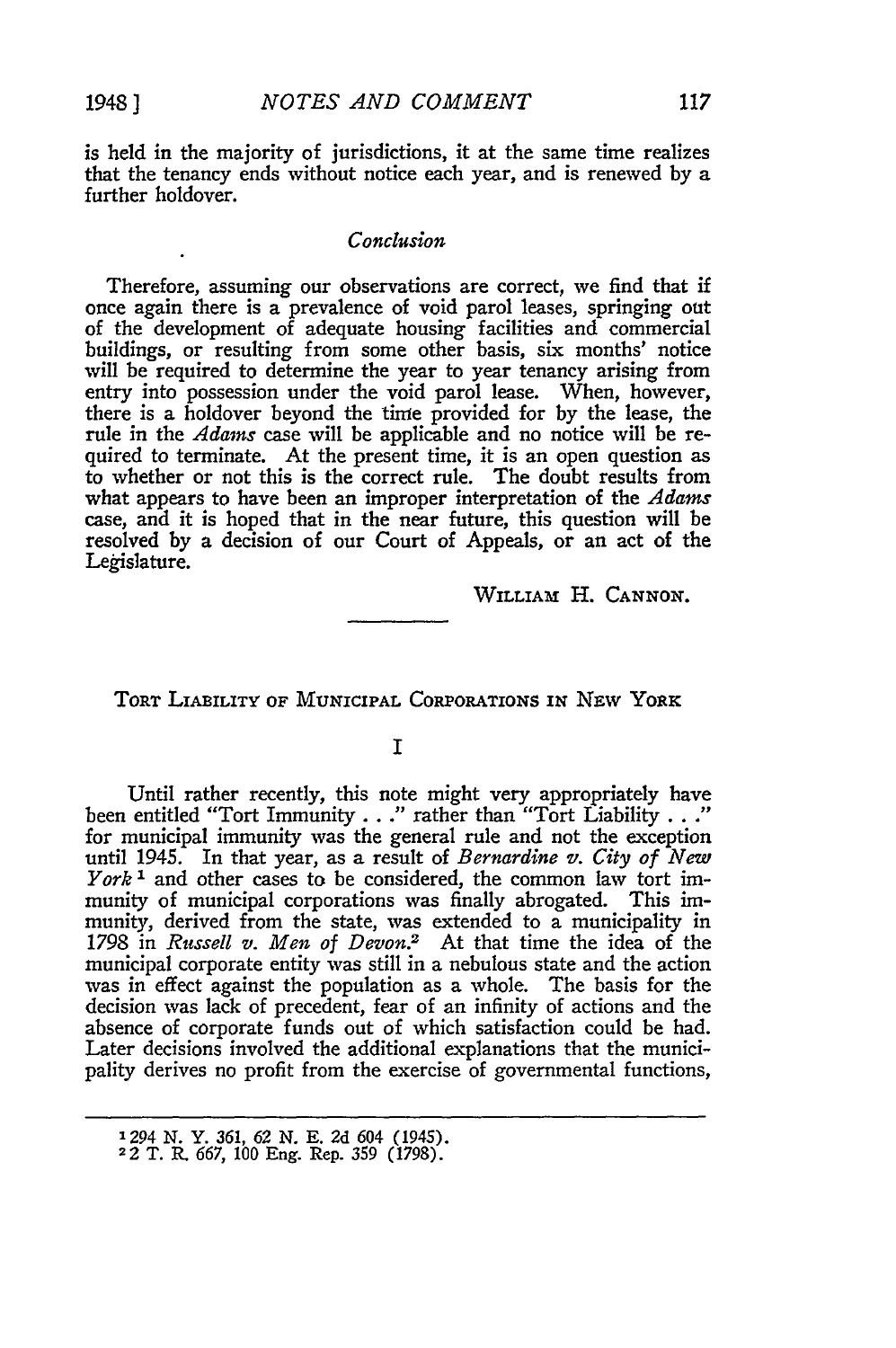which are solely for the public benefit;<sup>3</sup> that in the performance of such duties public officers are agents of the state or of the public at large and not of the municipality, so that the doctrine of *respondeat* superior does not apply;<sup>4</sup> that municipalities cannot carry on their governmental functions if money raised by taxation for public use is diverted to making good the torts of employees;<sup>5</sup> and that it is unreasonable to hold the municipality liable for negligence in the performance of duties imposed upon it by legislature, rather than voluntarily assumed under its general powers.<sup>6</sup>

Municipal corporations are regarded as having a dual personality. They are subdivisions of the state, endowed with governmental powers and charged with governmental functions and responsibilities and, at the same time, they are corporate bodies, capable of much the same acts as private corporations and having the same special and local interests and relations not shared by the state at large. The obvious injustices resulting from the immunity rule led to the attempted distinction between the two functions and the holding that in so far as they represent the state, in their governmental, political or public capacity, municipalities share its immunity from tort liability, while in their corporate, private or proprietary character they may be liable.7

This dual personality has caused the courts to adjudge the law into a tangle of disagreement and confusion. The departments of government almost invariably considered governmental are those established for fire and police protection, health and public charities.<sup>8</sup> As to other activities there has been an ever increasing diversity of opinion in different jurisdictions.9 The line between the two functions is wavering and indistinct. "It has been long recognized that the distinction between governmental and corporate powers and functions is an illusory one incapable of uniform application and produc-

- *The Foundations of the Distinction Between Public and Private Functions,* <sup>16</sup>ORE. L. RFv. **250** (1937). **<sup>8</sup>**Augustine v. Town of Brant, 249 N. Y. 198, 204, 163 N. **E.** 732, 734
- (1928).
- **9** The numerous conflicting cases are collated in Note, 120 A. L. R. 1376 (1939).

<sup>&</sup>lt;sup>3</sup> Hill v. City of Boston, 122 Mass. 344, 23 Am. Rep. 332 (1877);<br>Maxmilian v. Mayor, 62 N. Y. 160, 20 Am. Rep. 468 (1875).<br><sup>4</sup> Burrill v. City of Augusta, 78 Me. 118, 3 Atl. 177 (1886); Everly v.<br>Adams, 95 Kan. 305, 147

<sup>&</sup>lt;sup>5</sup> Commissioners of Hamilton Co. v. Mighels, 7 Ohio St. 110 (1857).<br>
<sup>6</sup> City of Freeport v. Isbell, 83 Ill. 440, 25 Am. Rep. 407 (1876); Evans<br>
v. City of Sheboygan, 153 Wis. 287, 141 N. W. 265 (1913). For other theorie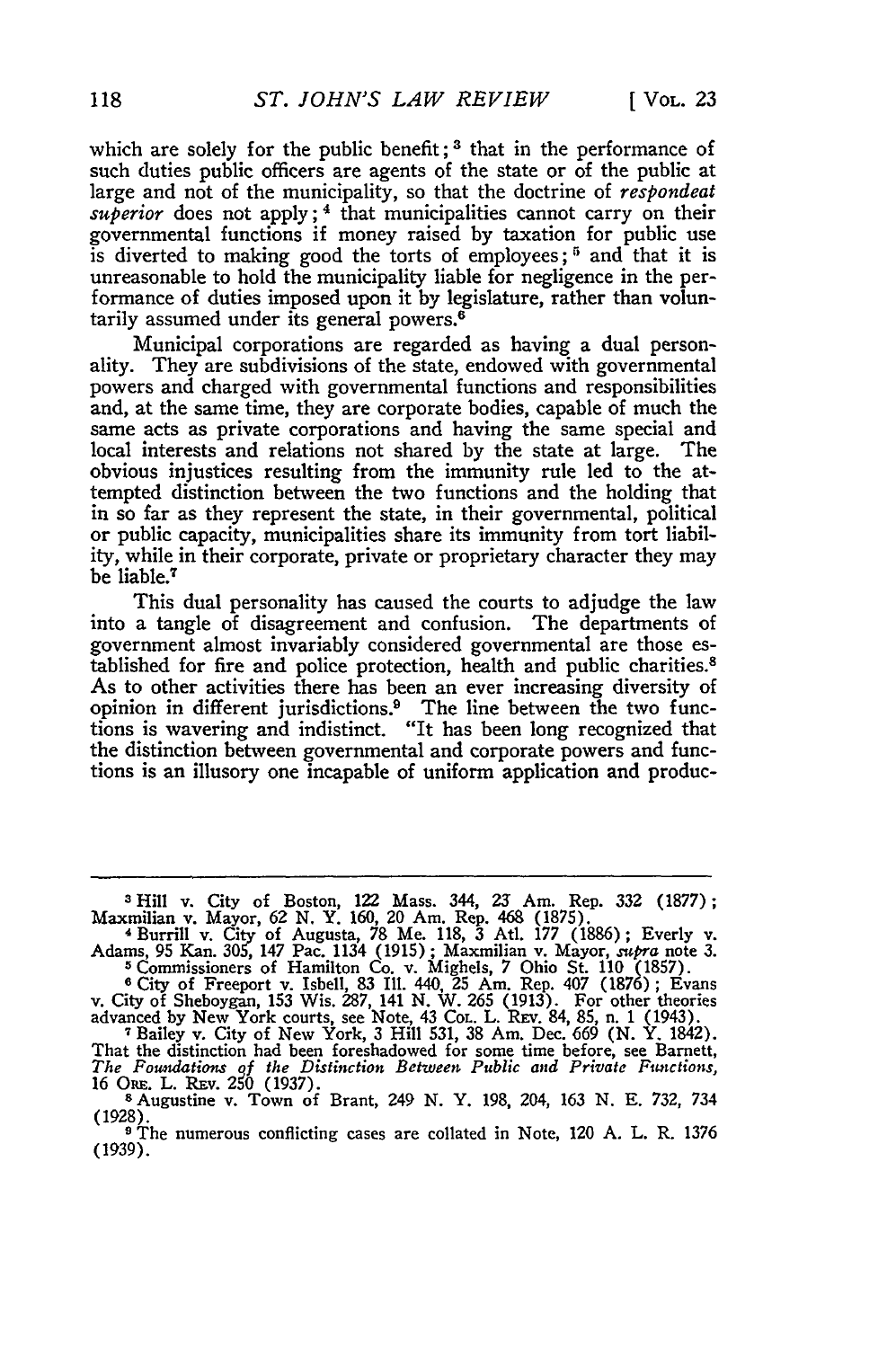19481

tive of the most unsatisfactory results." **10** The truth of the matter is that most functions were originally in private hands.<sup>11</sup>

The distinction between governmental and proprietary functions was first declared by a New York court in 1842 in *Bailey v. City of New York.*<sup>12</sup> The test there laid down was that if powers are granted for public purposes exclusively, they belong to the corporate body in its public, political or municipal character. But if the grant was for the purpose of private advantage and emolument, though the public may derive a common benefit therefrom, the corporation, *quoad hoc,* is to be regarded as a private company. The test with its attempted clarifications has survived through the years. It is no small wonder that so general a rule would cause wide variety in its application in the jurisdictions adhering to it. In the final analysis it can make no difference to an injured person whether his damage was governmentally caused or proprietorially caused.

#### $\mathbf{I}$

#### *State Waiver of Immunity*

The earliest statutory waivers of immunity were of two types: special enabling acts applying to a particular specified claim; and general statutory waivers, whereby the state assumed liability for the torts of specified employees. Generally under these statutes immunity from action was retained,<sup>13</sup> claims being heard by a designated board.

In 1897, the Court of Claims was established with jurisdiction over actions against the state, and immunity from action was waived in those cases where statutes had previously waived immunity from liability.<sup>14</sup> In 1920, the first Court of Claims Act  $^{15}$  was passed, Section 12 of which restated the waiver of the state's immunity from action. No additional immunity from liability was expressly waived by this Act and the Court of Appeals, on grounds of public policy, refused to imply such waiver.<sup>16</sup> The Court of Claims Act was amended in 1929<sup>17</sup> to include a new section, Section 12a, which waived the state's immunity from liability for the torts of its officers and employees. This section was hailed as "... a recognition and

- 
- 
- **Is** Laws of **N.** Y. 1920, c. *922,* § 12. **<sup>16</sup>**Smith v. State, 227 *N.* Y. 405, **125** N. E. 841 (1920).
- **<sup>17</sup>**Laws of N. Y. 1929, c. 467, § 12a.

**Io HARPER,** ToRTs *663* **(1933). 1** See Seasongood, *Municipal Corporations: Objections to the Governmental or Proprietary Test,* 22 VA. L. REv. 910, 914, **915** (1936). **12 3** Hill **531, 38** Am. Dec. *669* (N. Y. 1842). **<sup>23</sup>**Immunity is of two kinds: immunity from liability, under which the state

is free from liability for its wrongs unless it agrees to allowing such liability to be imposed; and immunity from action, under which the state, even where<br>it has waived its immunity from liability, is protected from having that lia-<br>bility determined in a court of law unless it gives its consent there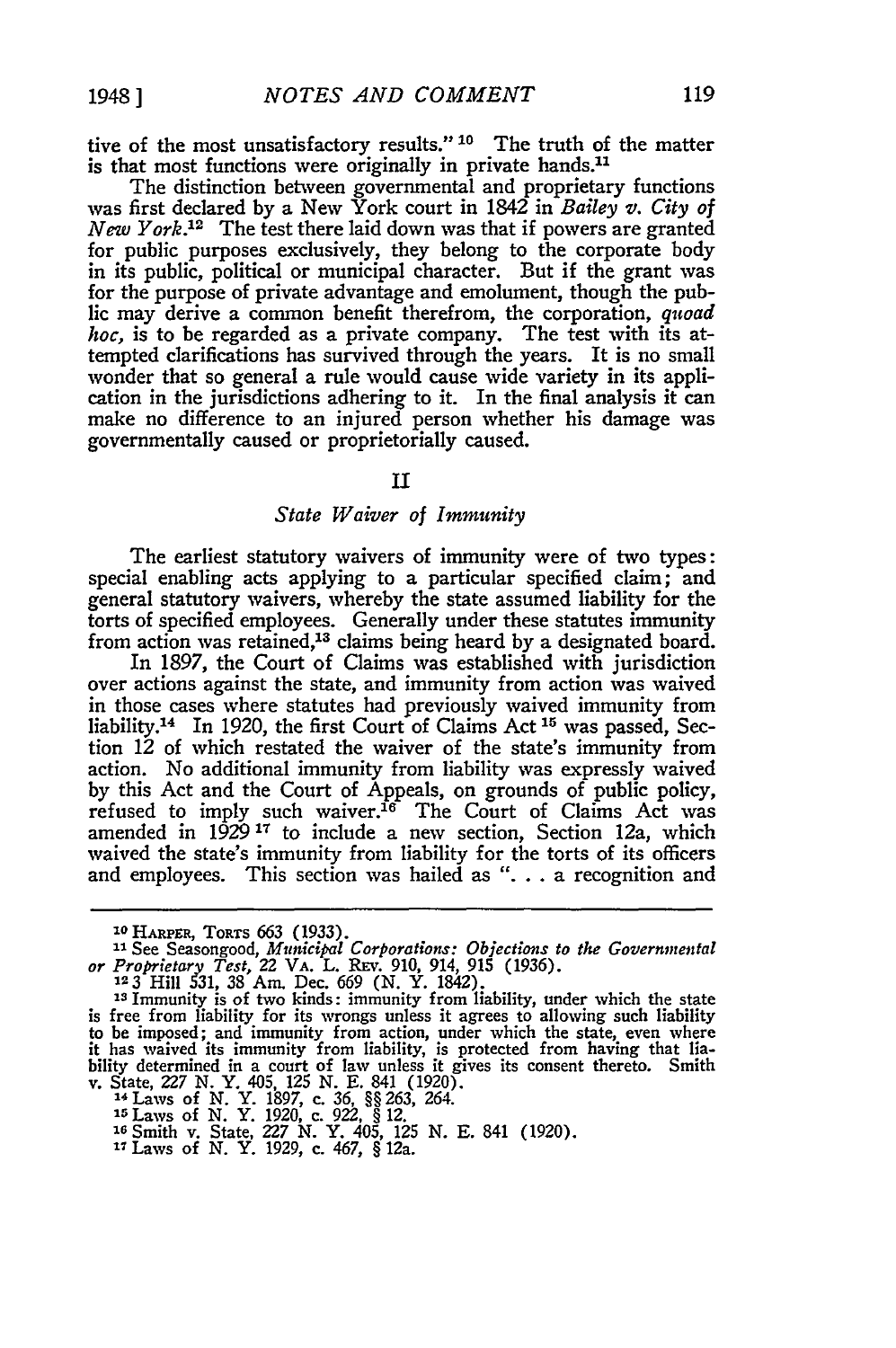acknowledgment of a moral duty demanded **by** the principles of equity and justice." **<sup>18</sup>**

These legislative enactments, **by** which immunity from action and immunity from liability have been waived in successive stages, terminated in the broad waiver now found in Section **8** of the Court of Claims Act which provides: "The state hereby waives its immunity from liability and action and hereby assumes liability and consents to have the same determined in accordance with the same rules of law as applied to actions in the supreme court against individuals or corporations, ... . "<sup>19</sup>

#### III

#### *Municipal Immunity Effected by State Waiver*

In *Bernardine v. City of New York,* an individual sought to recover for personal injuries caused by a runaway police horse. The contention of the city was that recovery was barred by common law immunity of the city from liability for wrongful performance of governmental duties. The Court of Appeals held that the immunity previously enjoyed by the city was abrogated by Section 8 of the Court of Claims Act. It was pointed out that none of the civil divisions of the state, such as its counties, cities, towns and villages, has any separate sovereignty **20** and that the legal irresponsibility previously enjoyed by such governmental units was nothing more than an extension of the exemption from liability which the state possessed.<sup>21</sup> It held that upon waiver by the state of its own sovereign dispensation, the former extension of immunity enjoyed by political subdivisions of the state was naturally brought to an end, with the result that civil divisions are answerable equally with individuals and private corporations for wrongs of its officers and employees, even if no separate statute sanctions such enlarged liability in a given instance.<sup>22</sup> Any plea of immunity on the ground that officers and employees when engaged in governmental functions are acting as delegates of the state and not in behalf of a municipal master <sup>23</sup> was vain, since argumenta-

 $23$  This was the reasoning followed in Wilcox v. City of Rochester, 190<br>23 This was the reasoning followed in Wilcox v. City of Rochester, 190

N. Y. 137, **82** N. **E.** 1119 (1907) **;** Hughes v. County of Monroe, 147 N. Y. 49, <sup>41</sup>**N. E.** 407 (1895) **;** Maxmilian v. Mayor, **62 N.** Y. 160, 20 Am. Rep. 468 (1875). When carried to its logical end, this reasoning would now result in the state's being liable for the torts of municipal officers and employees. Was not the real basis for extending immunity to municipalities the fear of an infinity of suits and the creation of a crushing burden of liability? That this fear was unfounded see Feezer, Capacity to Bear Loss as a Factor in

**<sup>18</sup>**Jackson v. State, 261 N. Y. 134, 138, 184 N. **E.** 735, 736 (1933).

<sup>19</sup> Laws of N. Y. 1939, **c. 860, § 8. 2008, 2008, 2008, 2008, 2008**, 2008, 2008, 2008, 2008, 2008, 2008, 2008, 2008, 2008, 2008, 2008, 2008, 2008, 2008, 2008, 2008, 2008, 2008, 2008, 2008, 2008, 2008, 2008, 2008, 2008, 20 **313, 323, 56** L. ed. **215,** 220 (1911). *21 See* Murtha v. N. Y. H. M. Col. and Flower Hospital, **228** N. Y. 183,

<sup>185,</sup> **126** N. **E. 722** (1920). **<sup>22</sup>**Holmes v. Erie County, **291 N.** Y. 798, **53** N. **E. 2d 369** (1944).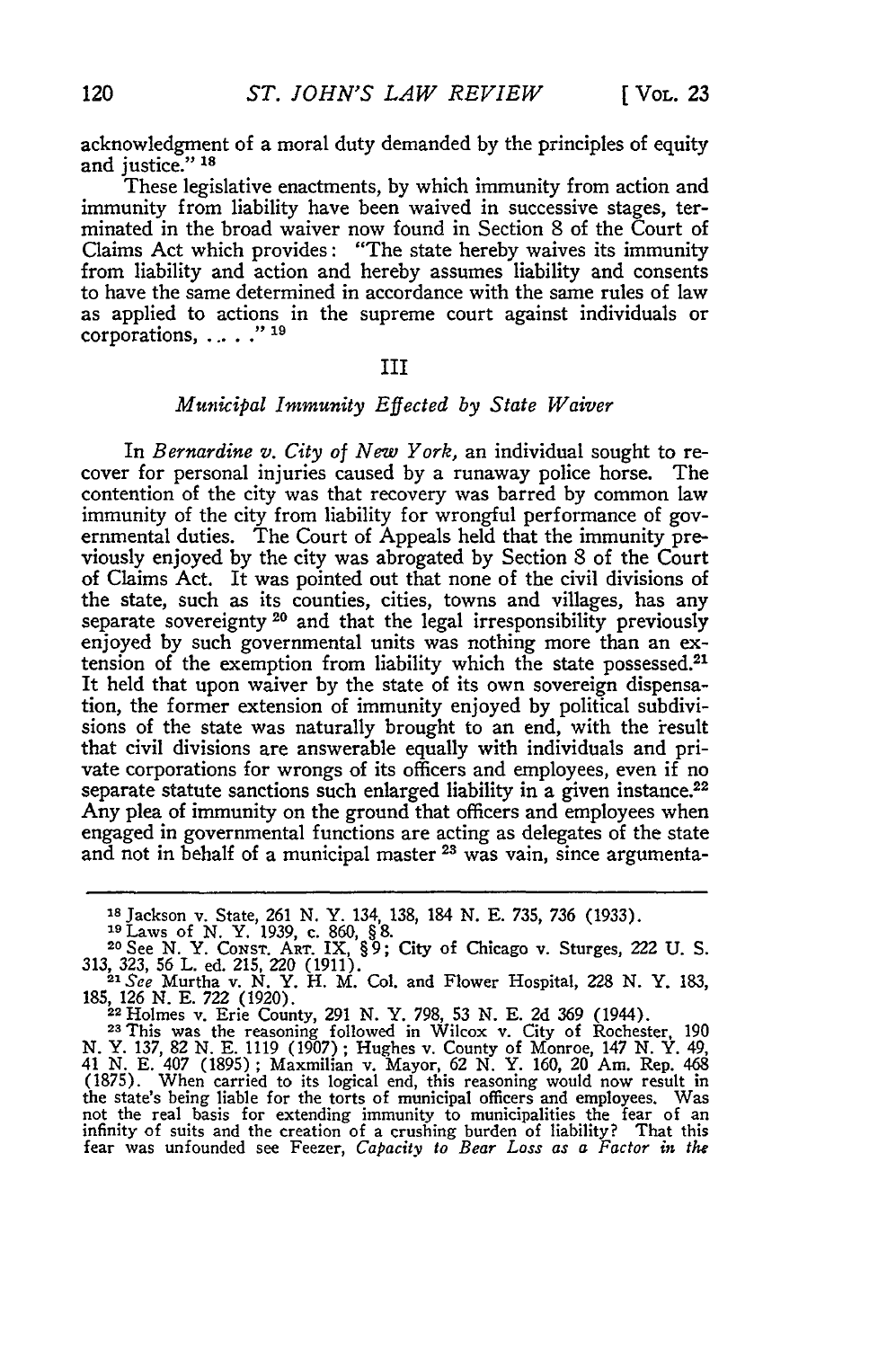tion which had been contrived as a front for the doctrine of governmental immunity did not survive the renunciation of that doctrine itself.<sup>24</sup>

The definite commitment made in the *Bernardine* case had been foreshadowed by a previous *per curiam* opinion and decision of that court and by decisions of lower New York courts. Thus in *Holmes v. Eric County,25* an action was brought against the county for personal injuries received while plaintiff was confined in the county's penitentiary and while he was working in the penitentiary workshop. The county made a motion to dismiss on grounds of failure to state a cause of action. The theory of the motion was the immunity of the county from suit since it was engaged in the performance of a governmental function. It was held that the complaint stated a cause of action. The Appellate Division, after adverting to Sections 8 and 12a of the Court of Claims Act, went on to say that the immunity of the county, a civil division of the state, in performing a governmental function, has its source in the immunity of the state while carrying out a governmental function delegated to the county by the state, and held that if the immunity of the state is destroyed, there is no basis for holding that a county, as a civil division of the state, is still immune. The court followed the reasoning of the Court of Appeals in *Bloom v. Jewish Board of Guardians,26* which involved a private corporation that operated an industrial school. There, the Court of Appeals had held that since the school had enjoyed a previous immunity from negligence of its employees only because it carried out a function of government for the state, when the state waived its own immunity, the immunity accorded to the school as an agent of the state did not survive. Similarly, in *McCarthy v. City of Saratoga Springs*,<sup>27</sup> it was held that a complaint against the city for the assault of a police officer employee of the city while acting as such, was not subject to dismissal on the ground of immunity from tort liability based on performance of a governmental function, and that the derivative immunity of a city ceased to exist after the waiver of immunity of the state.<sup>28</sup>

**27 269** App. Div. 469, *56* N. Y. S. **2d** 600 (3d Dep't 1945). *<sup>2</sup> 8 See, e.g.,* Young v. City of Potsdam, **269** App. Div. 918, 58 N. Y. **S. 2d**

102 (3d Dep't 1945); Miller v. City of New York, 266 App. Div. 565, 43<br>N. Y. S. 2d 79 (1st Dep't 1943), aff'd without opinion, 292 N. Y. 571, 54 N. E.<br>2d 690 (1944); Williams v. City of New York, 57 N. Y. S. 2d 39 (Sup. Ct

*Decision of Certain Types of Tort Cases,* **78 U. oF** PA. L. REv. 805, 815-829 (1930) **;** Fuller and Casner, *Municipal Tort Liability in Operation,* 54 HARv. L. Rnv. 437, 445-462 (1941). <sup>24</sup>*Cf.* Miller v. City of New York, **292** N. Y. 571, 54 N. E. **2d** 690 (1944).

**<sup>25291</sup>** N. Y. 798, 53 N. E. **2d** 369 (1944), *affirmning* 266 App. Div. 220, 42 N. Y. S. **2d** 243 (4th Dep't 1943), *afflrtnng* **178** Misc. 46, **32** N. Y. S. **2d** 960 (Sup. Ct. 1942). **<sup>26</sup>**286 N. Y. 349, *36* N. E. **2d** 617 (1941).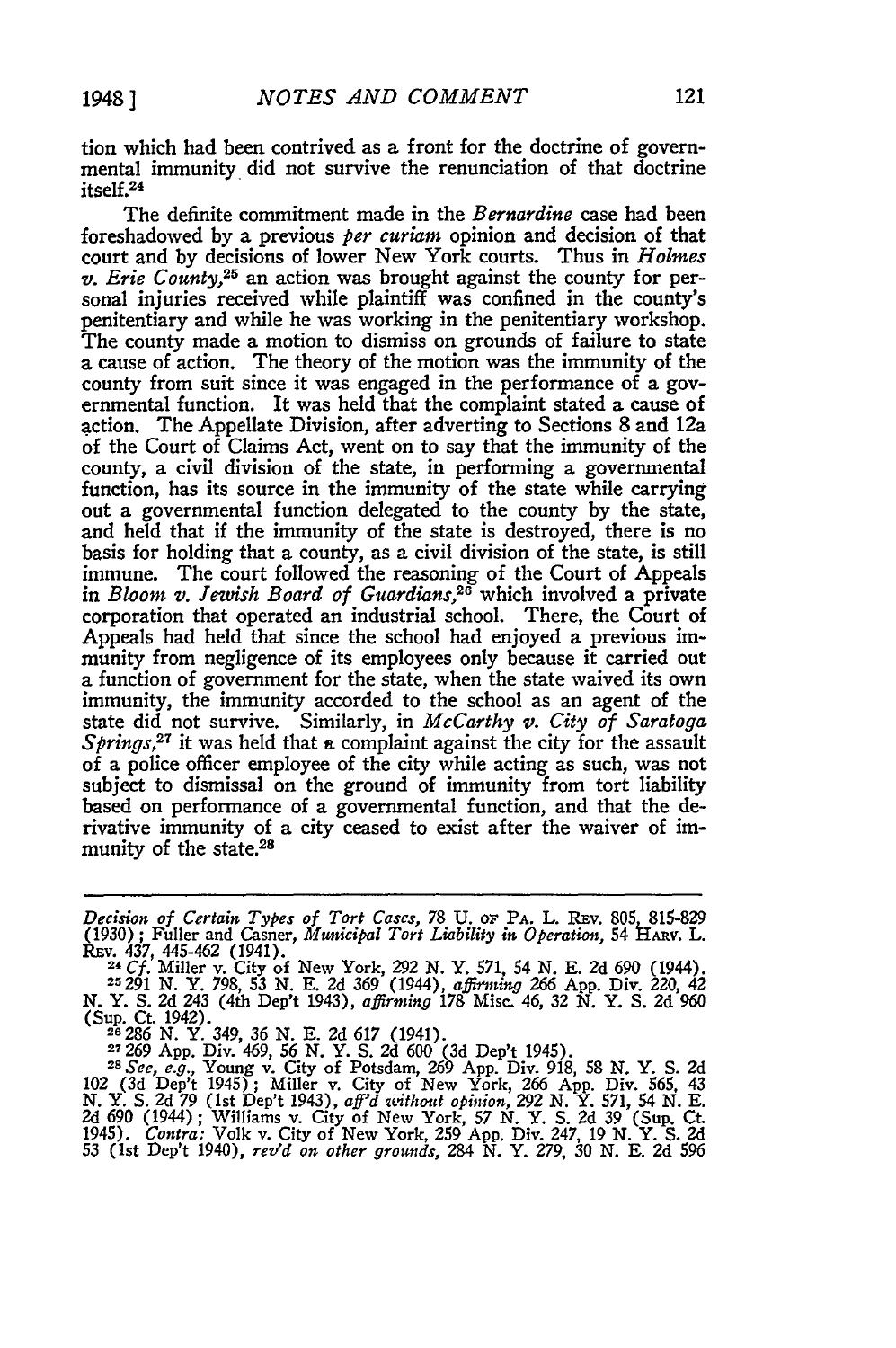The *Bernardine* case was followed by *Steitz v. City of Beacon.2 <sup>9</sup>* This was an action to recover damages suffered as a result of fire. Plaintiff alleged that fire broke out on premises near those of plaintiff and that plaintiff's property was destroyed because of the negligence of the city in failing to create and maintain a fire department, including fire equipment and protection for the benefit of plaintiff's property and that of others, that the city negligently failed to keep in repair the pressure and flow regulating valves located near plaintiff's property, that it negligently operated a certain manually operated valve, and that by reason of such negligence an insufficient quantity of water was provided to effectively combat the fire in question. The Court of Appeals reiterated the doctrine laid down in the *Bernardine* case, stating the question for decision to be whether the facts alleged would be sufficient to constitute a cause of action against an individual under the same *duties* as those imposed upon the city solely because of failure to protect property from destruction by fire which was started by another. It was pointed out that in the absence of an assumption of duty by agreement or one imposed by statute there could be no liability. Though the court found that there was a duty to maintain a fire department, such duty imposed by city's charter was not designed to protect the personal interest of any individual but to secure the benefits of well ordered municipal government enjoyed by all as members of the community. *Moch Co. v. Rensselaer*  $W_{\text{after}}$   $Co^{30}$  which held that a corporation under a positive statutory duty to furnish water for the extinguishment of fire is not rendered liable for damages caused by a fire started by another because of a breach of this statutory duty, was controlling. *Foley v. State of New York*,<sup>31</sup> which allowed recovery for injuries caused by negligence of state in failing to replace a burned out traffic light bulb, was distinguished. In that case the Vehicle and Traffic Law **32** imposed upon the state the duty to maintain traffic control lights upon state highways for the sole purpose of protecting individuals using the highways. The duty ran to plaintiffs and others similarly situated and the state was liable in tort for a breach of such duty.

In the *Steitz* case there was a dissenting opinion on the ground that as a result of the state waiver of immunity cities have become liable at least for the negligent maintenance of such facilities and appliances for fire protection as they possess. The dissent was of the opinion that the *Moch* case should not have been controlling since it was decided before the state waiver of immunity and the city of Rensselaer was not under a duty to supply its inhabitants with pro-

<sup>(1940).</sup> But in the light of subsequent decisions this case may be safely disregarded. **<sup>29295</sup>**N. Y. 51, 64 N. **E.** 2d 704 (1945) ; 20 **ST.** jOHN'S L. Rav. 100 (1946).

**<sup>30</sup>**247 N. Y. 160, 159 N. **E.** 896 (1928). **<sup>31294</sup>**N. Y. 275, 62 N. **E.** 2d 69 (1945). **<sup>3</sup> 2** N. Y. **VEHICLE AND TRAFFIC** LAW § 95a.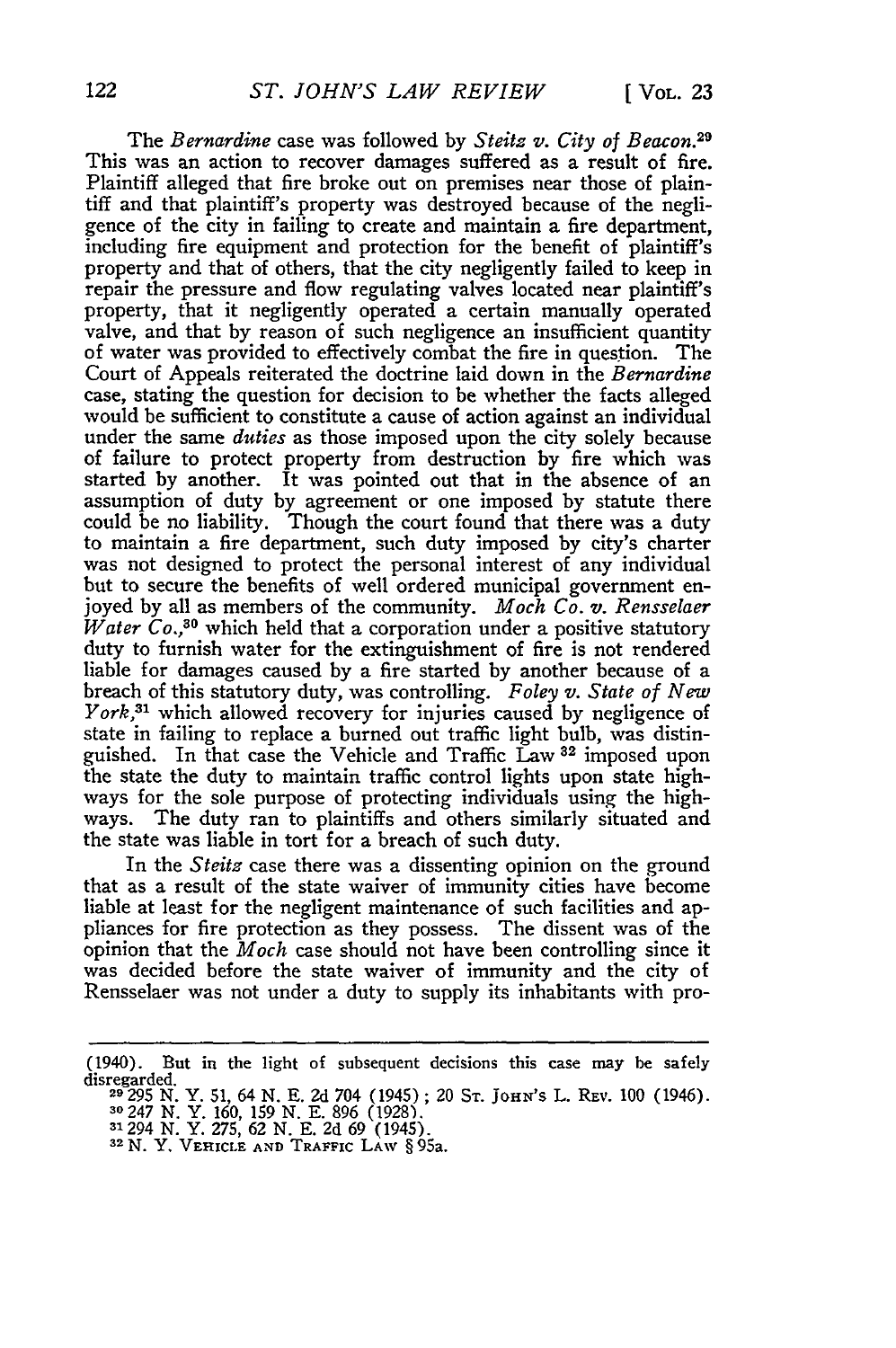tection against fire. Obviously the majority **pf** the court was influenced by that ever present fear of depleting public funds should it have imposed what it thought would be a crushing burden of liability. Quite apart from the city of Beacon's charter, liability might very well have been imposed on the theory that to assume control of an activity which induces foreseeable and reasonable reliance by others entails a duty of care to them.<sup>33</sup> The liability would not be unbearable, especially in New York where tort liability for the spread of fire is limited. $34$  The municipality would only be liable for that which is a closely proximate result of the risk created by its own negligence, and that is fixed by decisional law.

The holdings of the *Bernardine* and *Steitz* cases were applied in *Murrain v. Wilson Line*<sup>35</sup> which was a wrongful death and personal injury action arising out of a jam on a city owned pier, occasioned by a refusal of lodge committeemen to open the gates. The lodge had chartered a steamboat from defendant, Wilson Line, for a day's outing. The steamship line had a permit from the defendant city, to make landings on the pier, paying therefore a regular wharfage charge. The pier was open to the public at all times but, for the purpose of regulating admission to boats, had a four-gate barrier at the river end. At the time a crowd started to gather, two police officers were in attendance and ten more were called in when the alarmingly overcrowded condition became apparent. Plaintiffs contended that the police officers did not act with the dispatch or in the manner required by the occasion and that the accidental trampling resulting in plaintiff's injury was caused by their failure to give proper attention to the situation. The complaint was dismissed, the reasoning of the court being that the city was not operating a business and therefore, since the pier was nothing more than the extension of a public street, all that could be expected from the city was police protection of the same nature and degree as would be afforded to any public gathering at any public place and not in the nature of individual care of private patrons. No claim was made that the action of any policeman inflicted injury upon anyone. The claim was that the police force failed to take the affirmative action which was necessary to avoid injury to members of the public, which is simply a failure of police protection. Such failure is not a basis of civil liability to individuals.

The final case to be considered is that of *McCrink v. City of New York."* **A** New York City patrolman, while off duty and in-

**<sup>33</sup>**Erie R. R. v. Stewart, 40 F. **2d** 855 **(C.** C. A. 6th 1930); see PRossEu, TORTS 195 (1941). <sup>3</sup> 4 Hoffman v. King, *160* N. Y. 618, 55 N. E. 401 (1899). **35270 App.** Div. 372, 59 N. Y. S. **2d 750** (1st Dep't 1946), *aff'd without*

*opinion, 296* N. Y. 845, **72** N. E. **2d 29** (1947), *reargurment denied, 296* N. Y. 995, **73** N. E. **2d** *572* (1947). 36 296 N. Y. 99, 71 N. E. **2d** 419 (1947) ; 22 N. Y. U. L. Q. R1v. 509.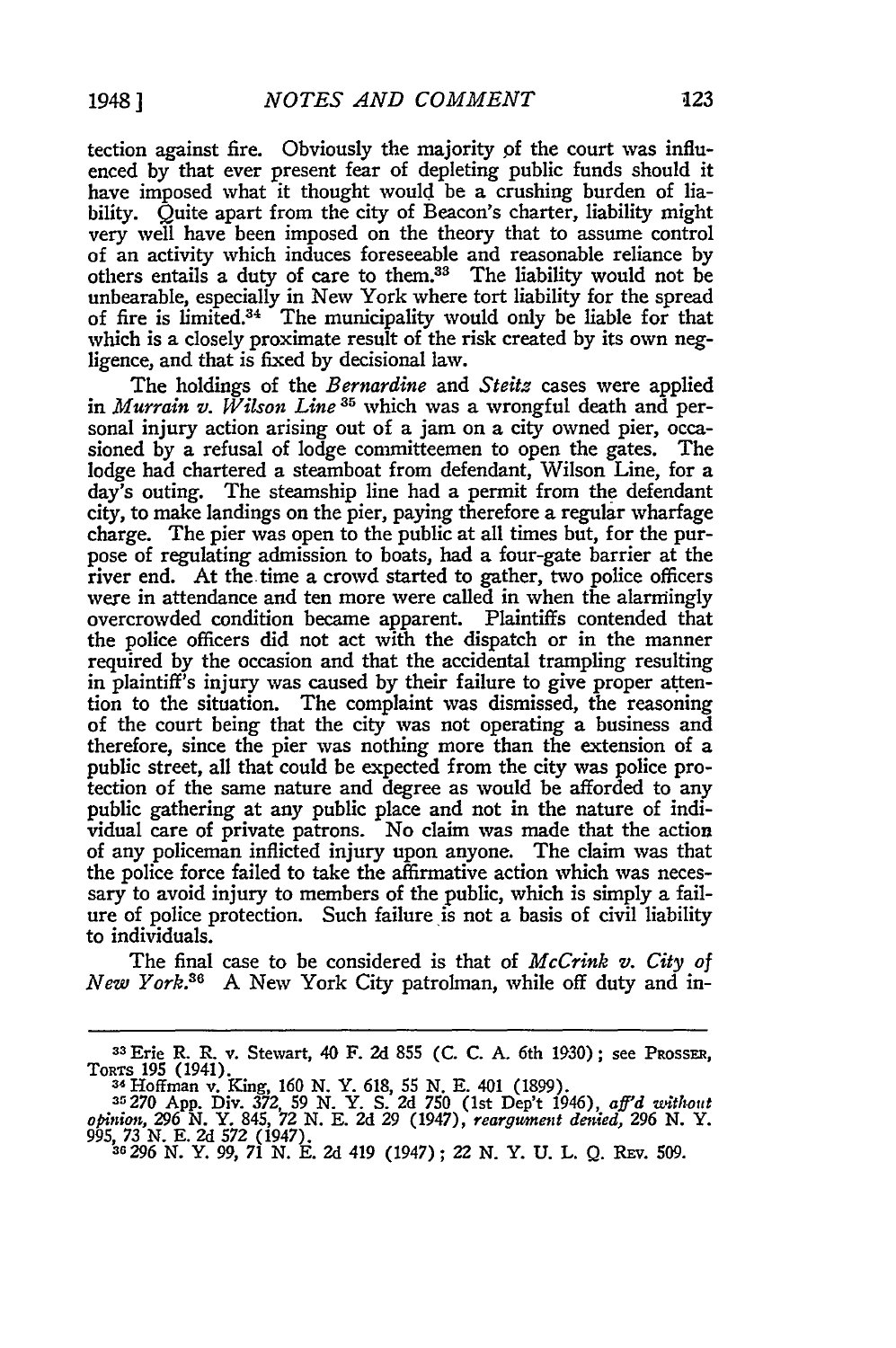toxicated, shot and killed Francis McCrink and seriously wounded Sidney Murphy. Murphy and the estate of McCrink sued for damages, the former for personal injuries, the latter for damages resulting from death. The actions, which were consolidated, were predicated upon the theory that the city negligently failed to discharge the patrolman when it knew, or in the exercise of reasonable care should have known, that his retention on the force involved a known risk of bodily harm to others. A patrolman was required to carry a revolver at all times. $37$  The patrolman had a departmental record of three previous intoxications. The defense was that dismissal of the patrolman lay within the discretion of the Police Commissioner and that the city could not be held liable for his failure to act or for an improvident exercise of his discretion. In disallowing the defense, the court reasoned that Section 8 of the Court of Claims Act has limited the scope of that discretion. It is superseded by the duty to abate that risk if in related circumstances danger to others is reasonably foreseen. Otherwise the discretion would serve to restore without legislative action the immunity which the legislature has waived. That waiver having been effective to make the city liable as an individual or cor coration for wrongful acts of its officers and agents,<sup>38</sup> it may not with impunity retain in service an employee from whose retention danger to others may reasonably be anticipated.<sup>39</sup> It was a question of fact for jury whether under the facts established the retention of the patrolman involved danger to others reasonably to be foreseen.

In summarizing, we have seen that since the *Bernardine* case we have an unequivocal expression by the Court of Appeals to the effect that state waiver of immunity has abrogated municipal immunity and that a municipal corporation is now liable as an individual or private corporation. The *Bernardine* case rendered a municipality liable for its agent's negligence of commission (misfeasance) in exercising a governmental function. The *Steitz* case refused to extend the liability so as to render the municipality liable for failure (nonfeasance) to exercise a governmental function, in the absence of a duty, owing to an individual as an individual rather than as a member of the public at large, either assumed or expressly imposed by the legislature. The *Murrain* case cites both the *Bernardine* and the *Steitz* cases with approval and is another instance of non-liability for nonfeasance of a governmental function; on the other hand the *McCrink* case is an example of liability based upon misfeasance.

**<sup>3</sup>**Rule 288 of the Rules and Regulations of the New York City Police Department. **<sup>38</sup>**Bernardine v. City of New York, 294 N. Y. 361, 62 N. E. 2d 604 (1945).

**<sup>39</sup>**Fletcher v. Baltimore & Potomac R. R-, 168 U. S. 135, 140, 42 L. ed. 411,

<sup>413 (1897) ;</sup> Cusack v. Ottinger, 245 N. Y. 595, 157 N. E. 872 (1927).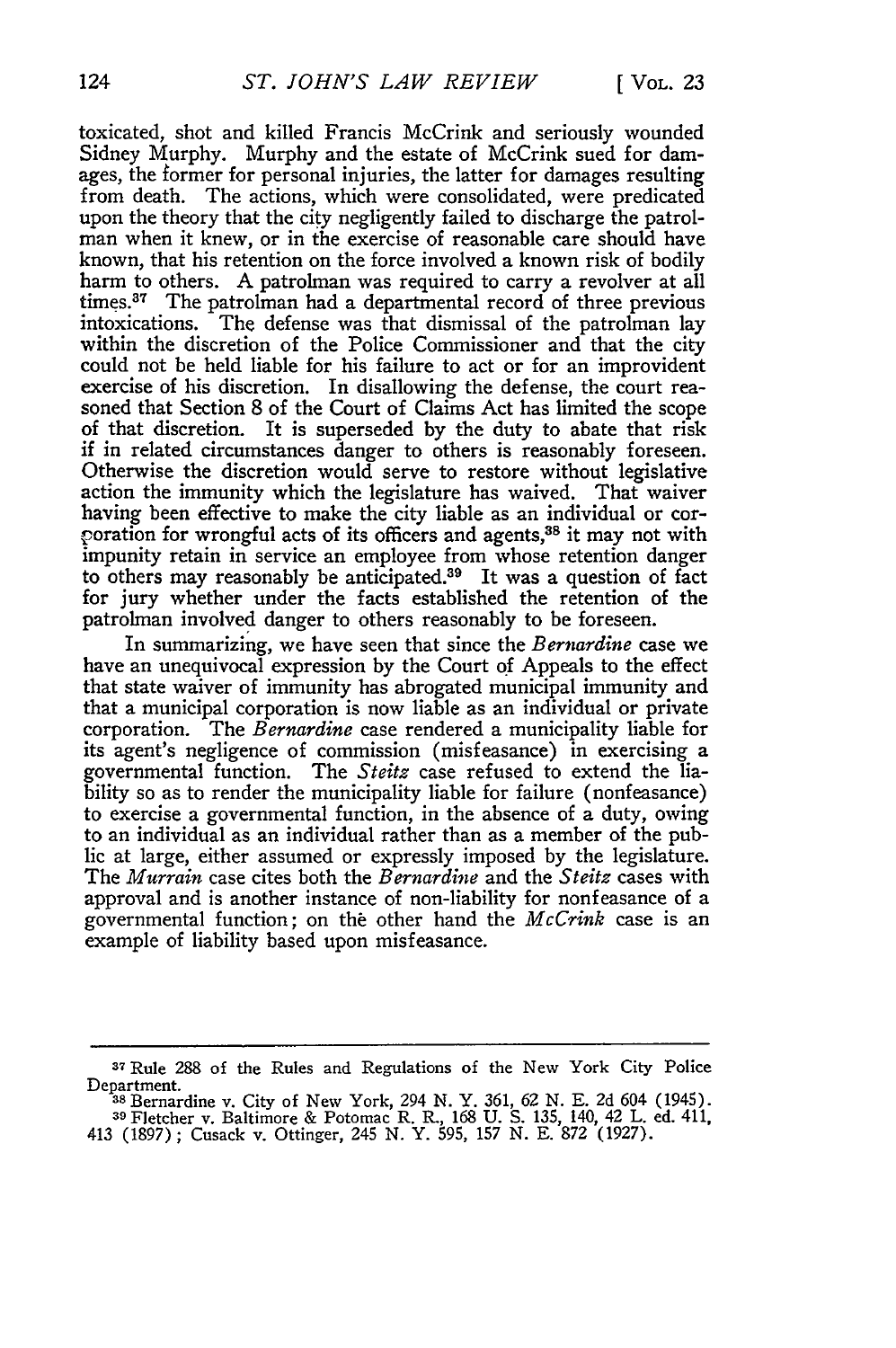#### *Conclusion*

Due to the rather recent changeover from immunity to liability it is difficult to ascertain what the courts will hold in any given instance. An influence of no small degree will be these two conflicting factors: that of giving an adequate civil remedy and that of preventing too extensive a burden of municipal liability. Somewhere between the two lies the practical solution. In a sense, the distinction between proprietary and governmental functions has been swept away. The decisive issue will be, as is common in all tort cases, whether or not there is a duty owing to the plaintiff. In a case of misfeasance there should be no difficulty because all persons, whether private or public, owe a duty to refrain from injuring another. In a case of nonfeasance, even where a duty is spelled out, the decisive issue will be whether that duty is owing merely to the public or to the plaintiff as an individual. This juridical device should prove to be a most effective weapon in limiting liability. In determining the type of duty owing, the courts will look to the legislative intent to be ascertained from the particular charter provision or statute involved. Perhaps, not a small problem will be the determination in any given case of whether there is involved misfeasance or nonfeasance.

Still extant on the statute books of New York are Sections 50a-d of the General Municipal Law waiving municipal liability within certain narrow, well defined areas.<sup>40</sup> Actions may still be brought upon these statutes resulting in the necessity of having judicial opinions rendered as to their applicability in a given case. That this procedure is useless and contains latent possibilities of confusion, needless delay and possibly injustice was aptly illustrated in the

Section 50b provides for the assumption of liability by the municipality<br>for the negligence of its employees while operating a municipally owned vehicle<br>or other facility of transportation and while acting within scope of Schwartz v. City of New York, **-** Misc. -, **25** N. Y. S. **2d** 964 (Sup. Ct. 1941).

Section *50c* was intended to permit the municipality to indemnify a police- man or fireman for the negligence of such individual in the operation of a vehicle other than a municipally owned vehicle, while in the performance of a governmental function. Schwartz v. City of New York, *mipra.*

Section *50d* imposes upon the municipality ultimate liability for all-damages for personal injuries sustained by reason of malpractice of a physician in a public institution maintained in whole or in part by the municipality. Derlicka v. Leo, **281** N. Y. 266, 22 N. E. 2d **367** (1939).

**<sup>40</sup>***N.* Y. **GEN.** *MuN.* LAW §§ 50a-d.

Section 50a removes immunity only in actions resulting from negligent<br>operation, by municipal employees, of municipally owned vehicles. Berger v.<br>City of New York, 285 N. Y. 723, 34 N. E. 2d 894 (1941). The section is<br>reme strictly construed. Bernardine v. City of New York, 294 N. Y. *361, 62* N. **E. 2d** 604 (1945).